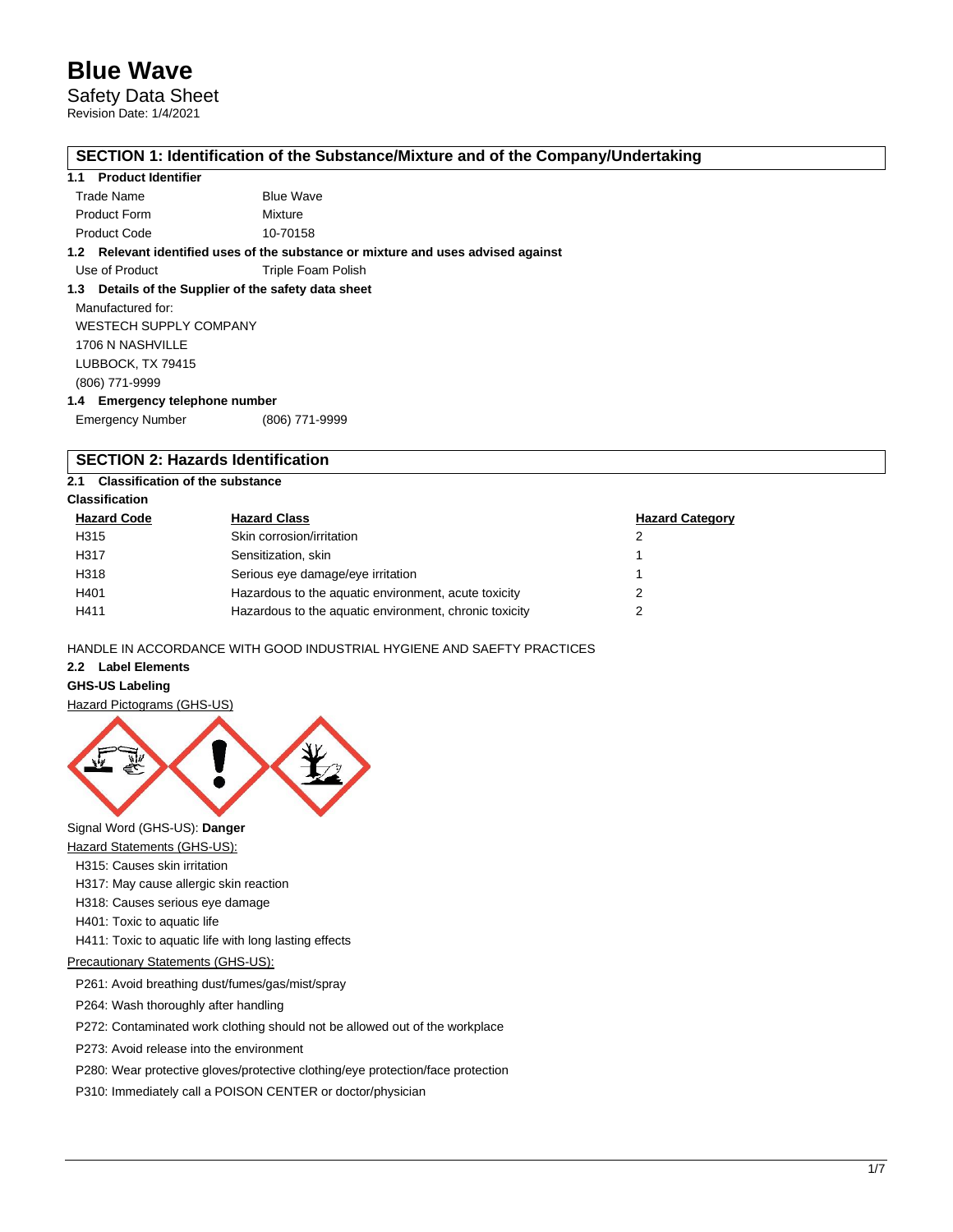## Safety Data Sheet

P321: Specific treatment (see section 4) P362: Take off contaminated clothing and wash before reuse P391: Collect spillage P302+P352: IF ON SKIN: Wash with soap and water P305+P351+P338: IF IN EYES: Rinse cautiously with water for several minutes. Remove contact lenses if present and easy to do – continue

rinsing P333+P313: IF skin irritation or a rash occurs: Get medical advice/attention

P501: Dispose of contents/container in accordance with local, state and federal authorities.

## **2.3 Other Hazards**

No additional information available

## **2.4 Unknown acute toxicity (GHS-US)**

No Data Available

## **SECTION 3: Composition/Information on Ingredients**

**3.1 Substance**

Not applicable

#### **3.2 Mixture**

| <b>Ingredient Name</b>                       | CAS#        | <b>Composition</b> |
|----------------------------------------------|-------------|--------------------|
| Water                                        | 7732-18-5   | 50-75%             |
| Cocoamidopropyl Betaine                      | 70851-07-9  | 15-25%             |
| Amines, C10-16-Alkyldimethyl, N-oxides       | 70592-80-2  | 5-10%              |
| 2-butoxyethanol                              | 111-76-2    | $1 - 5%$           |
| Sodium Chloride                              | 7647-14-5   | $1 - 5%$           |
| Alkyl(C12-18)dimethylbenzylammonium Chloride | 68391-01-5  | $1 - 5%$           |
| Quaternary Ammonium Compounds                | Proprietary | $1 - 5%$           |
| Benzaldehyde                                 | 100-52-7    | $1 - 5%$           |
| Confidential Dye Ingredient                  | Proprietary | $1 - 5%$           |

| <b>SECTION 4: First Aid Measures</b>                               |                                                                                                                                                                                                                                                                                                                                                    |  |
|--------------------------------------------------------------------|----------------------------------------------------------------------------------------------------------------------------------------------------------------------------------------------------------------------------------------------------------------------------------------------------------------------------------------------------|--|
| Description of first aid measures<br>4.1                           |                                                                                                                                                                                                                                                                                                                                                    |  |
| First-Aid measures general                                         | Never give anything by mouth to an unconscious person. If you feel unwell, seek medical<br>advice (show the label where possible).                                                                                                                                                                                                                 |  |
| First-Aid after inhalation                                         | IF INHALED. Use artificial respiration and oxygen if needed. Remove victim to fresh air and<br>keep at rest in a position comfortable for breathing. If irritation persists, seek medical attention.                                                                                                                                               |  |
| First-Aid after skin contact                                       | IF ON SKIN. Wash with soap and water. Immediately rinse with plenty of water (for at least 15<br>minutes).                                                                                                                                                                                                                                         |  |
| First-Aid after eye contact                                        | IF IN EYES. Rinse cautiously with water for several minutes. Remove contact lenses if present<br>and easy to do – continue rinsing. Immediately call a POISON CENTER or doctor/physician.<br>Rinse immediately and thoroughly, pulling the eyelids well away from the eye (15 minutes<br>minimum). If irritation persists, seek medical attention. |  |
| First-Aid after ingestion                                          | IF SWALLOWED. Rinse mouth. Do NOT induce vomiting. Dilute stomach contents by drinking<br>water. If vomiting occurs spontaneously, keep head below hips to prevent breathing vomit into<br>lungs. Call physician immediately.                                                                                                                      |  |
| Most important symptoms and effects, both acute and delayed<br>4.2 |                                                                                                                                                                                                                                                                                                                                                    |  |
| Symptoms/injuries                                                  | Causes skin irritation. May cause allergic skin reaction. Causes serious eye damage.                                                                                                                                                                                                                                                               |  |
| Symptoms/injuries after inhalation                                 | May cause headache, nausea and irritation of respiratory tract.                                                                                                                                                                                                                                                                                    |  |
| Symptoms/injuries after skin contact                               | Causes skin irritation. May cause allergic skin reaction.                                                                                                                                                                                                                                                                                          |  |
| Symptoms/injuries after eye contact                                | Causes serious eye damage.                                                                                                                                                                                                                                                                                                                         |  |
| Symptoms/injuries after ingestion                                  | May cause gastrointestinal irritation, nausea, vomiting, and diarrhea if swallowed.                                                                                                                                                                                                                                                                |  |
| Chronic symptoms                                                   | No data available.                                                                                                                                                                                                                                                                                                                                 |  |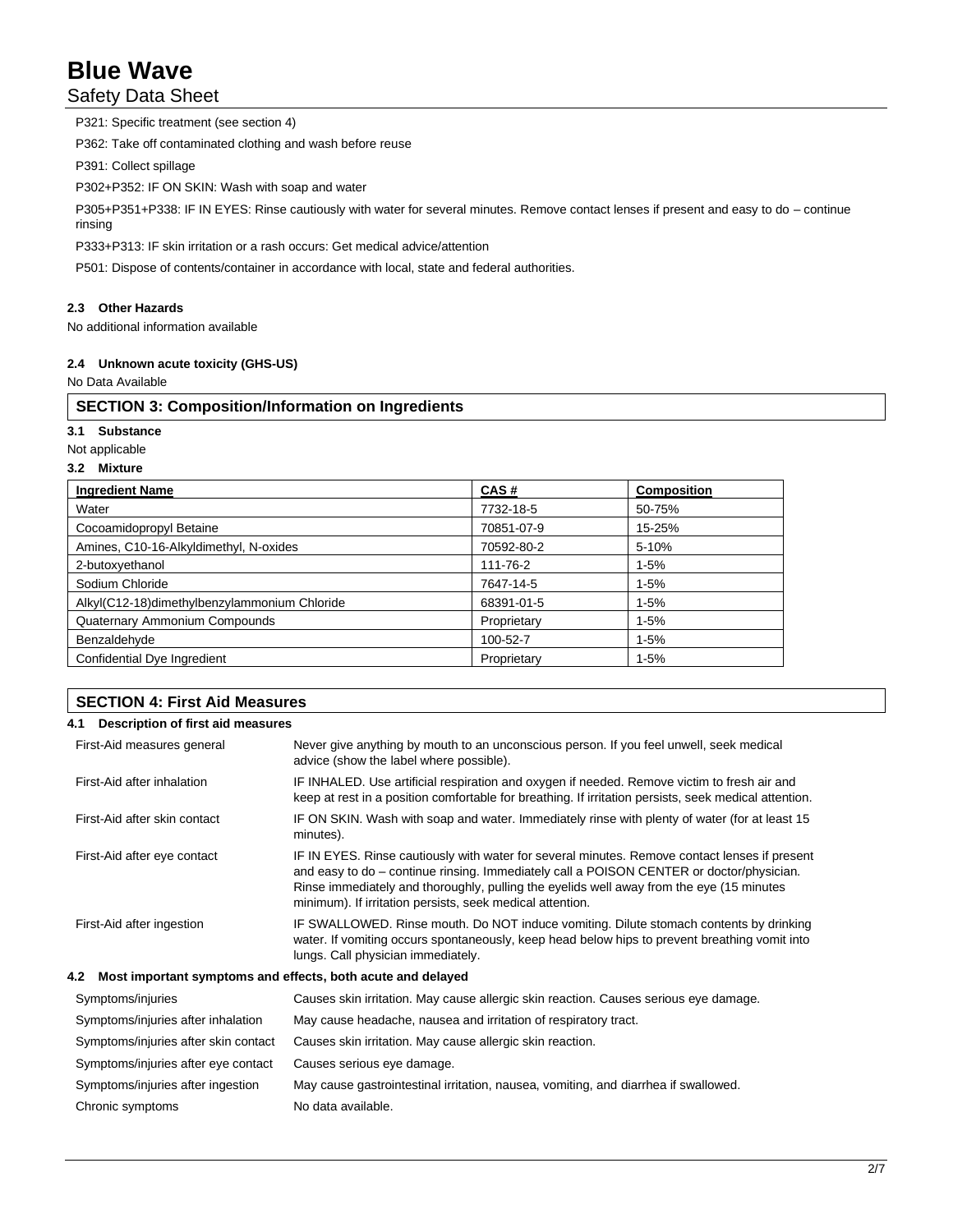Safety Data Sheet

## **4.3 Indication of immediate medical attention and special treatment needed**

No additional information available

| <b>SECTION 5: Firefighting Measures</b>                      |                                                                                                                                                                                                                                                                                                                                                                                           |
|--------------------------------------------------------------|-------------------------------------------------------------------------------------------------------------------------------------------------------------------------------------------------------------------------------------------------------------------------------------------------------------------------------------------------------------------------------------------|
| 5.1 Extinguishing media                                      |                                                                                                                                                                                                                                                                                                                                                                                           |
| Suitable Extinguishing Media                                 | Alcohol resistant foam. Carbon dioxide. Dry powder. Water spray.                                                                                                                                                                                                                                                                                                                          |
| Special hazards arising from the substance or mixture<br>5.2 |                                                                                                                                                                                                                                                                                                                                                                                           |
| Fire Hazard                                                  | The product is not flammable.                                                                                                                                                                                                                                                                                                                                                             |
| <b>Explosion Hazard</b>                                      | The product is not explosive.                                                                                                                                                                                                                                                                                                                                                             |
| Reactivity                                                   | The product is not reactive under normal conditions.                                                                                                                                                                                                                                                                                                                                      |
| 5.3 Special hazards arising from the substance or mixture    |                                                                                                                                                                                                                                                                                                                                                                                           |
| Firefighting instructions                                    | Do not dispose of fire-fighting water in the environment. Exercise caution when fighting any<br>chemical fire. Use water spray or fog for cooling exposed containers.                                                                                                                                                                                                                     |
| Protection during firefighting                               | Do not enter fire area without proper protective equipment, including respiratory protection.                                                                                                                                                                                                                                                                                             |
| <b>SECTION 6: Accidental Release Measures</b>                |                                                                                                                                                                                                                                                                                                                                                                                           |
|                                                              | 6.1 Personal precautions, protective equipment and emergency procedures                                                                                                                                                                                                                                                                                                                   |
| General measures                                             | Ventilate area. Avoid breathing vapors, mist or gas. Spill should be handled by trained clean-up<br>crews. For personal protection see Section 8.                                                                                                                                                                                                                                         |
| 6.1.1 For non-emergency personnel                            |                                                                                                                                                                                                                                                                                                                                                                                           |
| Protective equipment                                         | Wear Protective equipment as described in Section 8.                                                                                                                                                                                                                                                                                                                                      |
| Emergency procedures                                         | Contain the spill. Do not let product enter drains. Remove unnecessary personnel.                                                                                                                                                                                                                                                                                                         |
| 6.1.2 For emergency responders                               |                                                                                                                                                                                                                                                                                                                                                                                           |
| Protective equipment                                         | Wear Protective equipment as described in Section 8.                                                                                                                                                                                                                                                                                                                                      |
| 6.2 Environmental precautions                                |                                                                                                                                                                                                                                                                                                                                                                                           |
|                                                              | Prevent entry to sewers and public waters. Notify authorities if liquid enters sewers or publics waters.                                                                                                                                                                                                                                                                                  |
| Methods and material for containment and cleaning up<br>6.3  |                                                                                                                                                                                                                                                                                                                                                                                           |
| For containment                                              | Prevent entry to sewers and public waters. Contain any spills with dikes or absorbents to<br>prevent migration and entry into sewers or streams.                                                                                                                                                                                                                                          |
| Methods for cleaning up                                      | Soak up spills with inert solids, such as clay or diatomaceous earth as soon as possible. Place<br>in a suitable container for disposal in accordance with the waste regulations (see Section 13).                                                                                                                                                                                        |
| reference to other sections<br>6.4                           |                                                                                                                                                                                                                                                                                                                                                                                           |
| No additional information available.                         |                                                                                                                                                                                                                                                                                                                                                                                           |
| <b>SECTION 7: Handling and Storage</b>                       |                                                                                                                                                                                                                                                                                                                                                                                           |
| 7.1 Precautions for safe handling                            |                                                                                                                                                                                                                                                                                                                                                                                           |
| Precautions for safe handling                                | Do not handle until all safety precautions have been read and understood. Wear proper safety<br>equipment including chemically resistant gloves and safety glasses or goggles. Use with<br>adequate ventilation. Wash thoroughly after handling. Do not get in eyes. Avoid prolonged or<br>repeated contact with skin. Do not breathe mist or vapor. Do not swallow. Store between 50 F & |

**7.2 Conditions for safe storage, including and incompatibilities**

Storage conditions Store in approved containers only. Keep container in a cool, well ventilated place away from heat sources and incompatible materials (See Section 10.5). Keep container tightly closed.

## **7.3 Specific end uses**

No additional information

## **SECTION 8: Exposure Controls/Personal Protection**

100 F.

## **8.1 control parameters**

No OSHA and ACGIH PEL's or TLV's for the listed ingredients of this product unless listed stated below: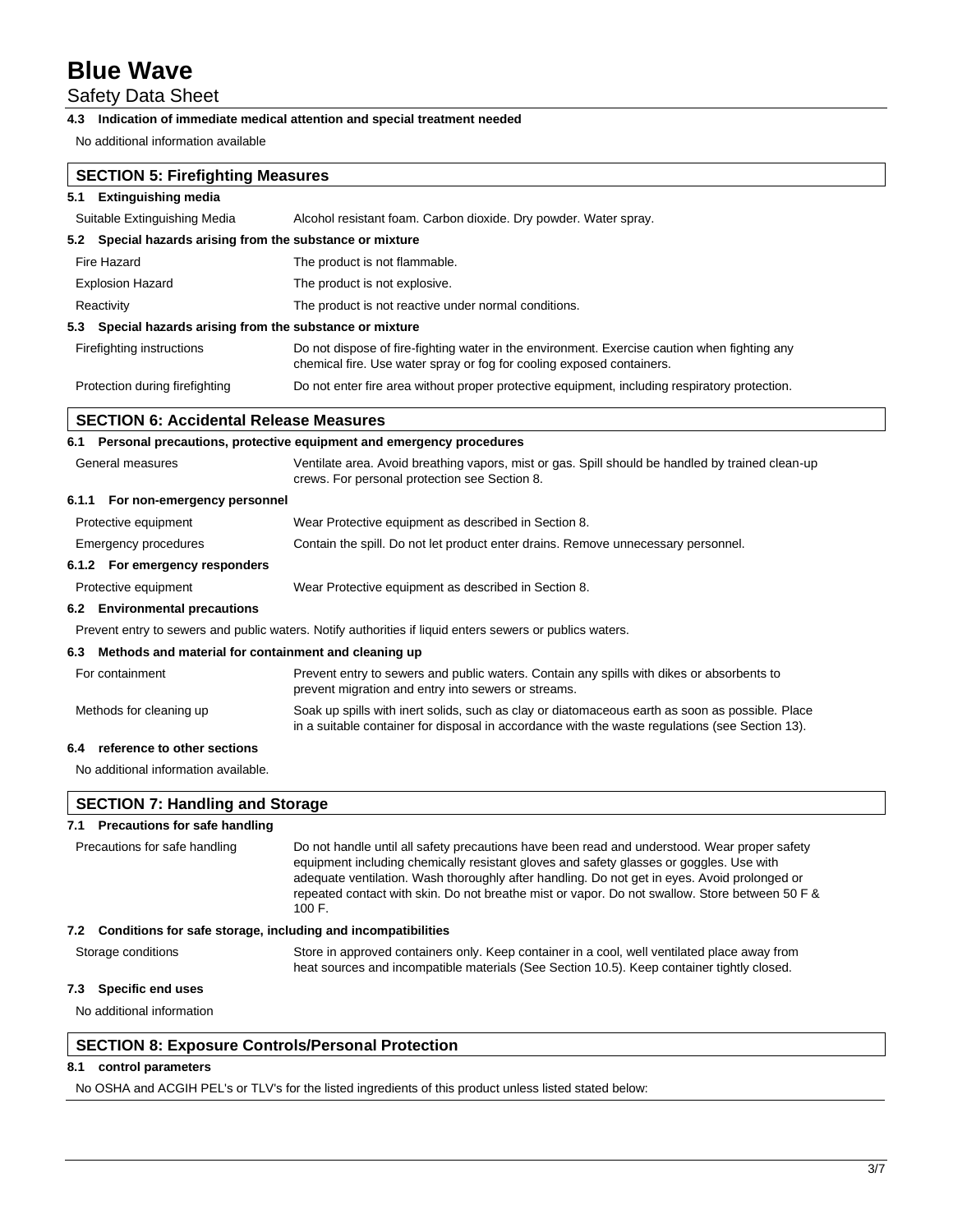## Safety Data Sheet

| 2-Butoxyethanol, CAS # 111-76-2 |                 |                    |              |
|---------------------------------|-----------------|--------------------|--------------|
| OSHA PEL (TWA)                  | OSHA PEL (STEL) | OSHA PEL (Ceiling) | ACGIH-TLV    |
| 50 ppm                          | Not Established | Not Established    | 20 ppm (TWA) |

#### **8.2 Exposure Controls**

| Personal protective equipment | Chemical resistant gloves. Protective clothing. Safety glasses or goggles                          |
|-------------------------------|----------------------------------------------------------------------------------------------------|
| Hand protection               | Chemical resistant gloves.                                                                         |
| Eye protection                | Safety glasses or goggles.                                                                         |
| Skin and body protection      | Wear long sleeves. Wear suitable protective clothing.                                              |
| Respiratory protection        | Where excessive vapor, mist, or dust may result, use approved respiratory protection<br>equipment. |

## **SECTION 9: Physical and Chemical Properties**

## **9.1 Information on basic physical and chemical properties**

| Appearance                       | Dyed Liquid       |
|----------------------------------|-------------------|
| Color                            | <b>Blue</b>       |
| Odor                             | Cherry            |
| Odor threshold                   | No data available |
| рH                               | 5.5               |
| Relative Evaporation rate (butyl | No data Available |
| Melting point                    | No data Available |
| Freezing point                   | No data Available |
| Boiling point                    | No data Available |
| Flash point                      | No Data Available |
| Self ignition point              | No data Available |
| Decomposition temperature        | No data Available |
| Flammability (solid, gas)        | No data Available |
| Vapor pressure                   | No data Available |
| Relative vapor density at 20° C  | No data Available |
| <b>Relative Density</b>          | 1.021 g/ml        |
| Solubility                       | Water soluble     |
| Log Pow                          | No data Available |
| Log Kow                          | No data Available |
| Viscosity: Kinematic             | No data Available |
| Viscosity: dynamic               | No data Available |
| <b>Explosive properties</b>      | No data Available |
| Oxidizing properties             | No data Available |
| <b>Explosive Limits</b>          | No data Available |

### **9.2 Exposure Controls**

No additional information available

## **SECTION 10: Stability and reactivity**

## **10.1 Reactivity**

No dangerous reactions known under normal conditions of use.

## **10.2 Chemical Stability**

Stable under recommended handling and storage conditions (see section 7).

## **10.3 Possibility of hazardous reactions**

None Known

## **10.4 Conditions to avoid**

None known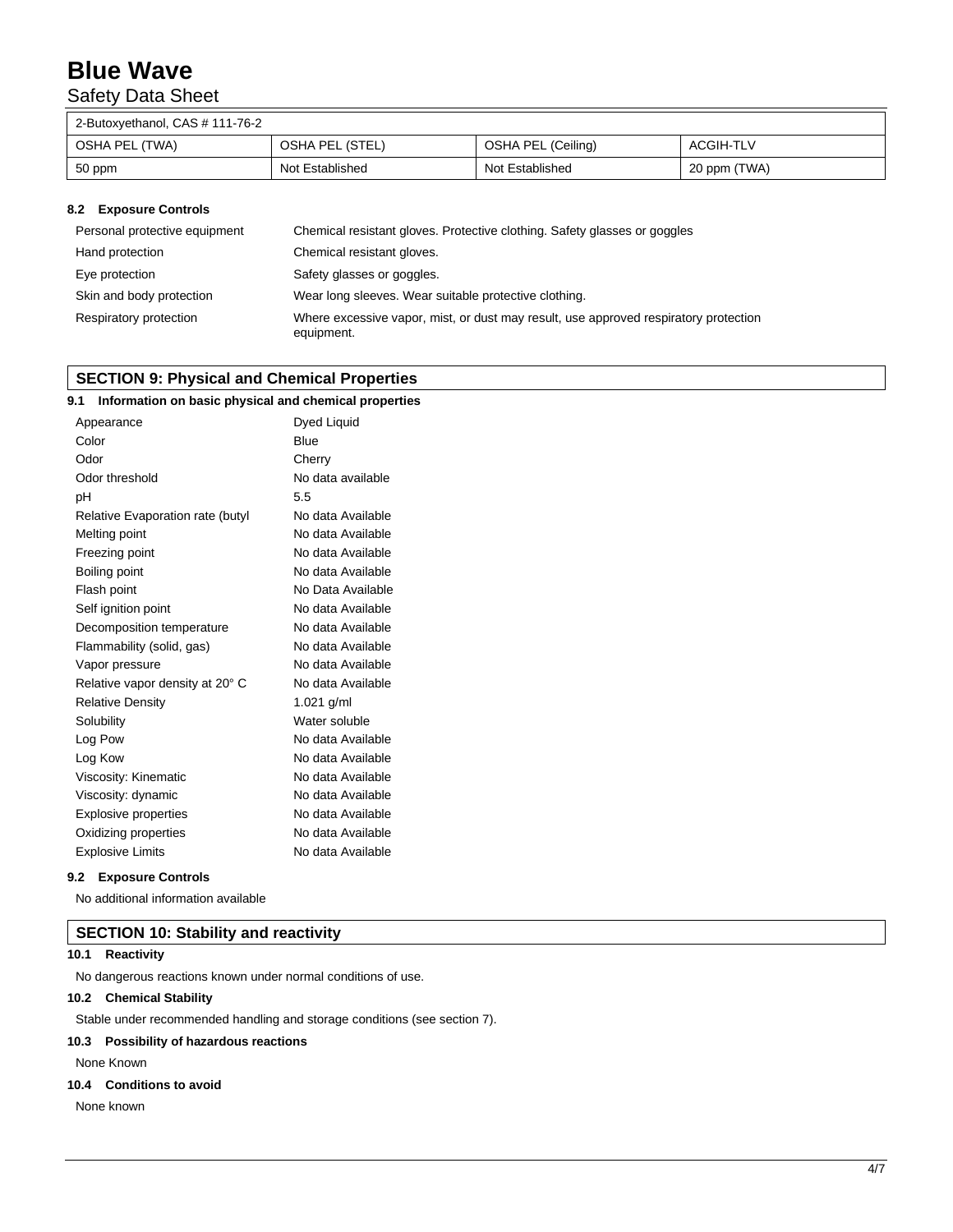## Safety Data Sheet

## **10.5 Incompatible Materials**

Avoid contact with: bases, metal, amines, ammonia, reducers, chlorine, metal salts, isocyanates, strong acids, metal oxides, acid chlorides, strong oxidizers, and combustible materials

#### **10.6 Hazardous decomposition products**

Thermal decomposition can result in: ammonia, hydrocarbons, carbon oxides, nitrogen oxides, and hydrogen chloride gas

## **SECTION 11: Toxicological information**

## **11.1 Information on toxicological effects**

| Oral LD50: > 2000 mg/kg (rat) Calculated                 |                                  |
|----------------------------------------------------------|----------------------------------|
| Dermal LD50: > 2000 mg/kg (rabbit) Calculated            |                                  |
| Inhalation LD50: $>$ 5 mg/l (Dust/mist (Rat)) Calculated |                                  |
| <b>Skin Corrosion/irritation</b>                         | Causes skin irritation           |
| Serious eye damage/irritation                            | Causes serious eye damage        |
| Respiratory or skin sensitization                        | May cause allergic skin reaction |
| Germ cell mutagenicity                                   | Not Classified                   |
| Carcinogenicity                                          | Not Classified                   |
| Reproductive toxicity                                    | Not Classified                   |
| Specific organ toxicity single exposure                  | Not Classified                   |
| Specific organ toxicity repeated exposure                | Not Classified                   |
| Aspiration hazard                                        | Not Classified                   |
| Symptoms/injuries after inhalation                       | See Section 4                    |
| Symptoms/injuries after skin contact                     | See Section 4                    |
| Symptoms/injuries after eye contact                      | See Section 4                    |
| Symptoms/injuries after ingestion                        | See Section 4                    |
| Chronic symptoms                                         | Not Classified                   |

## **SECTION 12: Ecological information**

| 12.1 | Toxicity |
|------|----------|
|------|----------|

## No Data

#### **12.2 Persistence and degradability**

No Data

## **12.3 Bioaccumlative potential**

No Data

**12.4 Mobility in soil**

No Data

#### **12.5 Other adverse effect**

No Data

| <b>SECTION 13: Disposal Considerations</b> |                                                                                                                                                                   |  |
|--------------------------------------------|-------------------------------------------------------------------------------------------------------------------------------------------------------------------|--|
| 13.1<br><b>Waste Treatment methods</b>     |                                                                                                                                                                   |  |
| Waste treatment methods                    | Do not discharge to public wastewater systems without permit of pollution control authorities.<br>No discharge to surface waters is allowed without NPDES permit. |  |
| Waste disposal recommendations             | Dispose in a safe manner in accordance with local/national regulations. Do not allow the<br>product to be released to the environment.                            |  |

## **SECTION 14: Transportation information**

#### **14.1 UN number, proper shipping name, class and packaging groups.**

#### Domestic Ground Non-Bulk Shipments

NOT DOT REGULATED

#### **14.2 Additional information**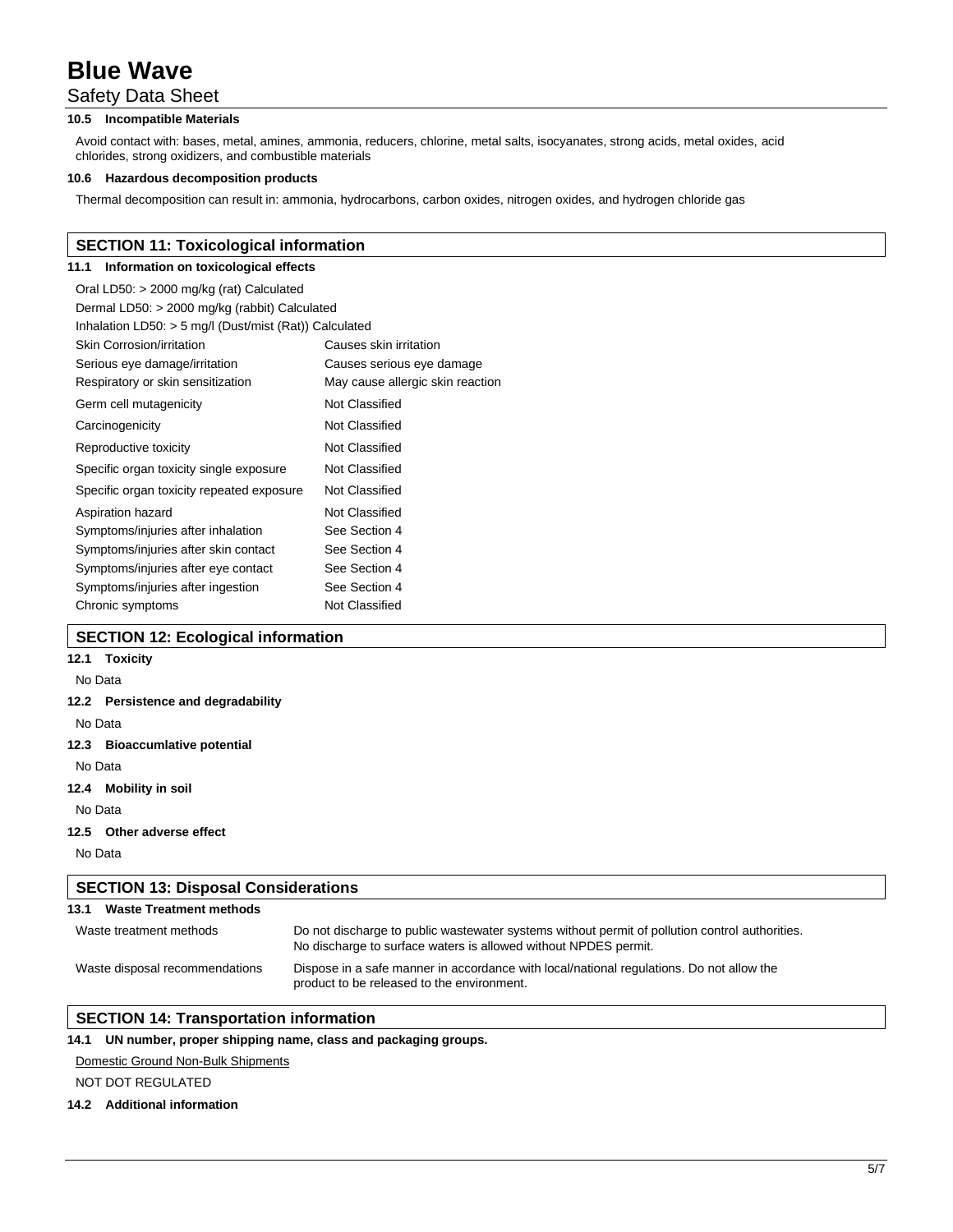Safety Data Sheet

Not available

## **SECTION 15: Regulatory Information**

### **15.1 Federal regulations**

**TSCA Inventory:** The components of this product are listed.

**SARA 311/312 Hazard category (40 CFR 370.2):** Acute and chronic health hazard.

**SARA 313 Toxic Release Reporting (40CFR Part 372):** 2-butoxyethanol, CAS# 111-76-2, 1-5% by wt.

**SARA 302 EHS Emergency Planning (40CFR Part 355):** No listed substance known over 1.0% or over 0.1% that are carcinogenic.

**SARA 304 EHS Emergency Planning (40CFR Part 355):** No listed substance known over 1.0% or over 0.1% that are carcinogenic.

**CERCLA Section 102-103 HS Released Reporting (40 CFR part 302-102a):** 2-butoxyethanol, CAS# 111-76-2, RQ no listed value, see 50 Federal Register 13456 for RQ lbs.

#### **15.2.1 International regulations**

No Data

**15.2.2 National regulations**

No Data

**15.3 State Regulations**

## **California Prop. 65**

Approximate quantities by weight

- Ethylene glycol (ingested)/ developmental/ CAS# 107-21-1/ Trace
- Formaldehyde (gas)/ cancer/ CAS# 50-00-0/ Trace

#### **New Jersey Right to Know**

Approximate quantities by weight

- 2-BUTOXY ETHANOL/ CAS# 111-76-2/ 1-5% by wt.
- BENZALDEHYDE/ CAS# 100-52-7/ 1-5% by wt.
- GLYCERIN/ CAS# 56-81-5/ 0.1-1% by wt.
- ISOPROPYL ALCOHOL/ CAS# 67-63-0/ 0.1-1% by wt.
- HYDROGEN PEROXIDE/ CAS# 7722-84-1/ 0.1-1% by wt.
- ETHYL BUTYRATE/ CAS# 105-54-4/ 0.1-1% by wt.
- n-AMYL ACETATE/ CAS# 628-63-7/ 0.1-1% by wt.
- CYCLOHEPTANE/ CAS# 291-64-5/ 0.1-1% by wt.
- ETHYLENE GLYCOL/ CAS# 107-21-1/ Trace
- TRIETHANOLAMINE/ CAS# 102-71-6/ Trace
- MAGNESIUM NITRATE/ CAS# 10377-60-3/ Trace
- CHLOROACETIC ACID/ CAS# 79-11-8/ Trace
- FORMALDEHYDE/ CAS# 50-00-0/ Trace

## **SECTION 16: Other Information**

| Other information<br><b>NFPA</b> | None |
|----------------------------------|------|
| NFPA Health Hazard               | 2    |
| NFPA Fire Hazard                 | 1    |
| <b>NFPA Reactivity</b>           | 0    |
| <b>HMIS</b>                      |      |
| Health                           | 2    |
| Flammability                     | 1    |
| Physical                         | 0    |
| <b>Personal Protection</b>       | x    |
|                                  |      |